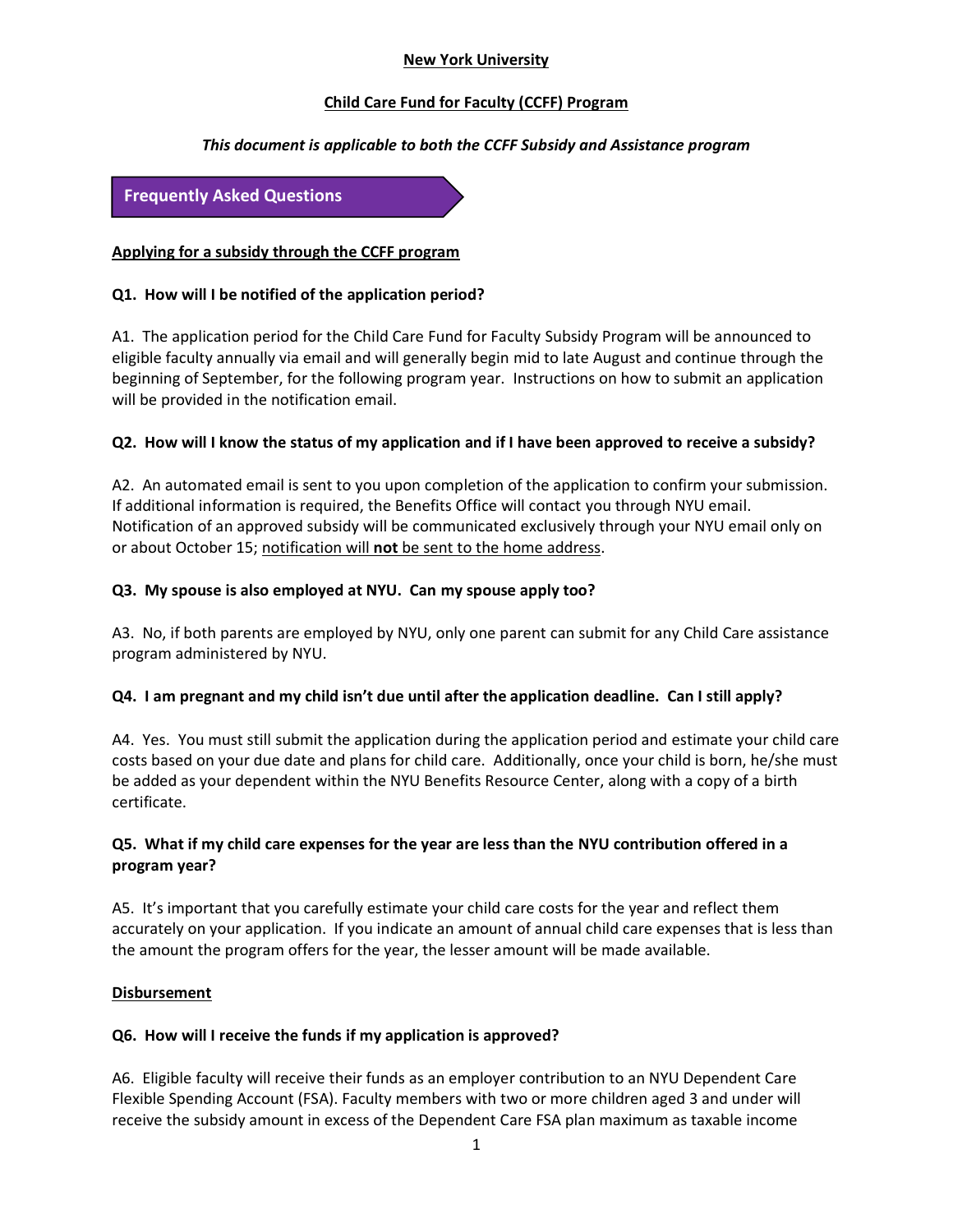through payroll. It is recommended that you consult your tax professional and [IRS Publication 503](https://www.irs.gov/pub/irs-pdf/p503.pdf) for guidance on contributing to a Dependent Care FSA.

# **Q7. When will my NYU contribution be deposited into my Dependent Care Flexible Spending Account (DCFSA)?**

A7. The funds accrue monthly within your DCFSA. Funds will be available on a prorated rated basis up to the IRS regulated maximum beginning in January of the program year. The total amount to be received will be visible to you in the Benefits Resource Center during the NYU Benefits Annual Enrollment Period.

## **Q8. May I also make pre-tax contributions to NYU Dependent Care FSA Plan?**

A8. Yes, during the University's Benefits Annual Enrollment period, you may elect to contribute to the Dependent Care FSA up to the maximum allowable pre-tax limit. The combination of your own pre-tax contributions and any NYU contributions you receive cannot exceed the IRS plan maximum allowed. For example, if you receive a \$1,200 NYU contribution and the annual plan maximum allowed is \$5,000, you may choose to defer up to \$3,800 on a pre-tax basis in that plan year. You may wish to consult with your tax or financial advisor about contributing to the Dependent Care Flexible Spending Account.

# **Q9. If I have more than one eligible child how will that impact the contribution to the University's Dependent Care FSA?**

A9. If you have two or more eligible children you may receive funds in excess of the Dependent Care FSA contribution maximum. The excess funds will be available for reimbursement as taxable income through payroll per the instructions located in the "Process for claiming reimbursement" section below. Please note, the expenses outlined on the reimbursement form must be different than those claimed for reimbursement through the Dependent Care Flexible Spending Account (DCFSA).

# **Process for Claiming Reimbursement**

# *Reimbursement through Dependent Care Flexible Spending Account*

## **Q10. How do I submit for reimbursement from my Dependent Care Flexible Spending Account (DCSA)?**

A10. Once expenses have been incurred, you may request reimbursement by filing a claim with WageWorks. "Incurred" means you have both paid for and received the service. Please review the [Guide to Claim Funds](https://drive.google.com/file/d/1LHJsBoiaruCvSSIYH17WZyOwl59pHMtS/view?usp=sharing) document. Information regarding claims submission to the Dependent Care Flexible Spending Account can also be found on the [WageWorks website.](https://www.wageworks.com/employees/dependent-care-fsa/dependent-care-flexible-spending-account/) 

#### **Q11. Can I submit for reimbursement of my entire subsidy through the DCFSA at one time?**

A11. Yes, but keep in mind that reimbursements are available up to the pro-rated amount accrued in your Dependent Care FSA at the time of submission of incurred expenses.

# **Q12. Is there a deadline for submitting a DCFSA reimbursement request after the end of a program year?**

A12. Yes, reimbursement requests through the DCFSA must be received to Wageworks by March  $31<sup>st</sup>$ following the end of the program year. Any unclaimed funds in a Dependent Care FSA at the end of the plan year must be forfeited unless claims are submitted by March 31st.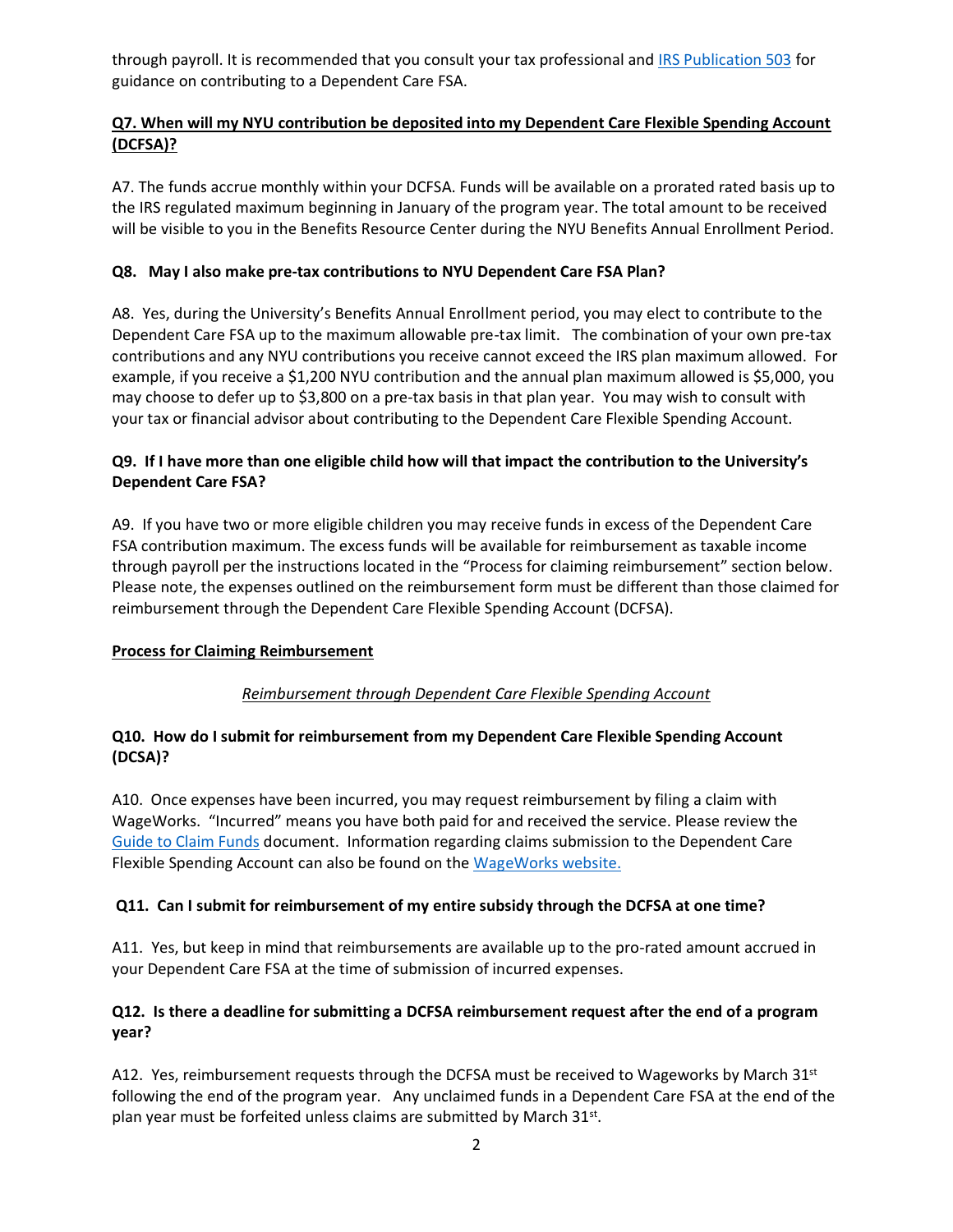# *Reimbursement through Taxable Income (funds in excess of DCFSA) – Applicable only to those with two or more eligible children*

## **Q13. How do I submit for reimbursement of my child care expenses through payroll?**

A13. A [reimbursement form](https://drive.google.com/open?id=1SKpqqNRlHCsPH1zzYClJPui0o6dP6piw) with supporting documentation may be submitted once child care expenses have been incurred. "Incurred" means you have both paid for and received the service. Reimbursements will be processed on a quarterly basis per the schedule below in accordance with the University payroll schedule:

| Payroll Date | Completed reimbursement form with             |
|--------------|-----------------------------------------------|
|              |                                               |
|              | supporting documentation must be received by: |
| March 1      | February 15                                   |
| June 1       | May 15                                        |
| September 1  | August 15                                     |
| December 1   | November 15*                                  |

## **Q14. Can I submit for reimbursement of my entire excess funds at one time?**

A14. Yes, as long as the expenses have been incurred and receipts from the child care provider(s) are submitted with the reimbursement form, you may receive reimbursement of your expenses as soon as they are incurred up to the total amount of your excess funds.

#### **Q15. Is there a deadline for submitting a reimbursement request after the end of a program year?**

A15. \*Yes, reimbursement applications must be received no later than November 15 to be processed before the end of the program year. Reimbursement applications may be received no later than March  $31<sup>st</sup>$  following the end of the program year to be processed.

#### **Additional Questions**

# **Q16. Can I expect the same amount of funds each year?**

A16. Not necessarily. Funding is limited and based on the number of applicants, amounts may change from one year to the next. Changes in your annual base salary, age of your child(ren), and child care expenses may also affect your eligibility for program funds in the future.

#### **Q17. How would an unpaid leave of absence impact my funds?**

A17. If you are approved to receive a subsidy and go on an unpaid leave of absence during the program year, you will not be eligible for reimbursements for any expenses incurred during the period of the leave. The program is intended to help pay for dependent care expenses that allow you to work.

# **Q18. My child(ren) are not covered under the NYU medical plan, so they are not currently listed as dependents in the Benefits Resource Center. How do I register them?**

A18. Your child(ren) must be listed as your dependent in the New York University Benefits Resource Center (BRC), with a copy of his or her birth certificate or certificate of adoption no later than the close of the application period. If your child is covered under the NYU medical plan, no action is needed. If